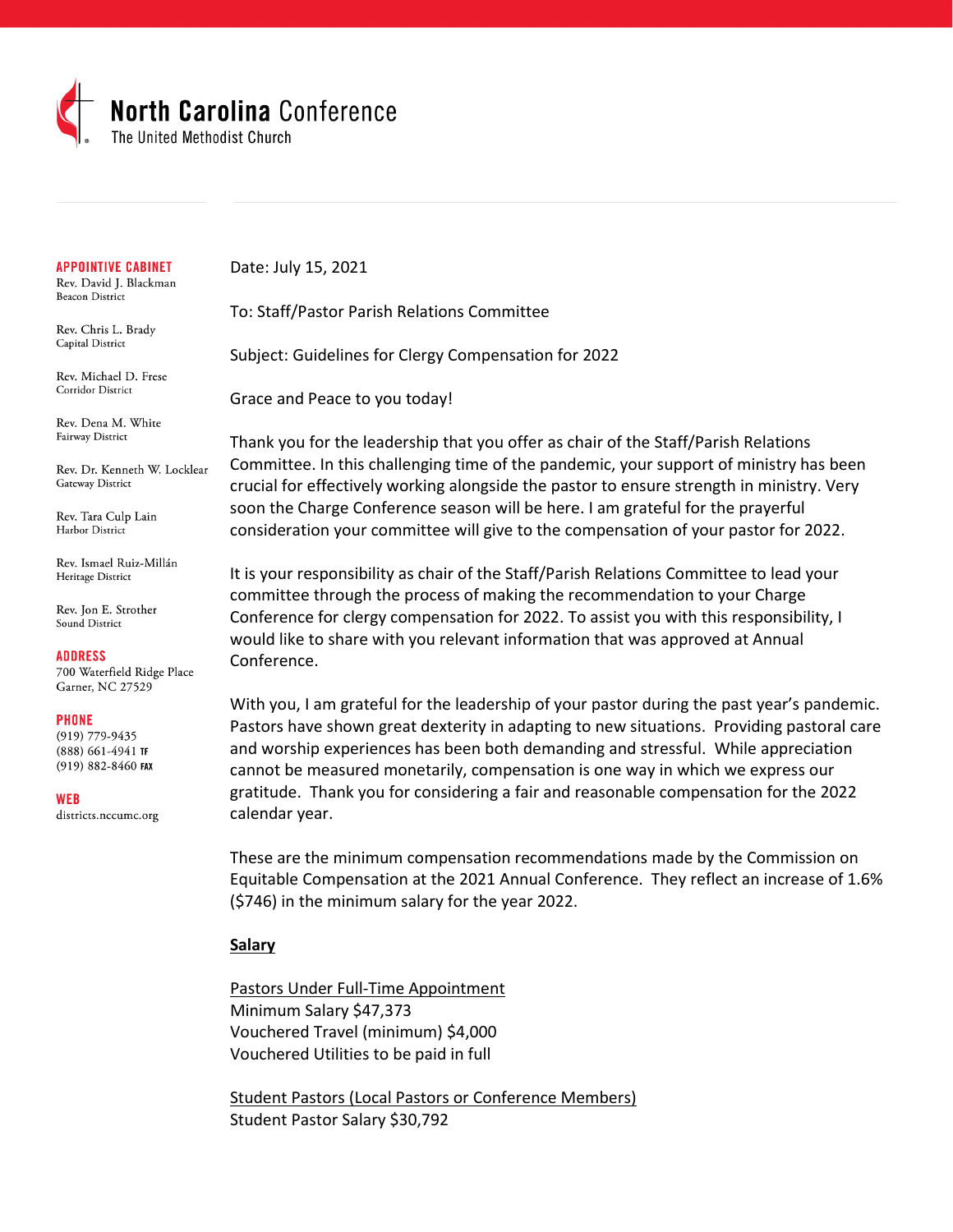# **Vouchered Utilities**

It is expected that each local charge would provide for utility expenses for parsonages. Utilities have been defined, in guidance from the Internal Revenue Service, to be electricity, heat, water/sewer, trash pick-up, local telephone, cable and internet access expenses. In order to increase accountability surrounding utility payments for the parsonage and to help ease transitions during appointment changes, the local church shall pay utilities directly to the utilities companies instead of through unvouchered allowances to the pastors. Expenses such as cell phone can be included if there is mutual agreement between the SPPRC and clergy. The vouchered amount recorded in your church's budget for this allowance should be entered into the vouchered utilities line on the Clergy Compensation Worksheet, in the Conference Online Data Collection system.

# **Vouchered Travel Expense**

Although travel is reimbursed by the local charge as an item of pastoral expense, it is expected that each local charge would provide at least \$4,000 for vouchered travel expense.

Pastors are required to submit a travel log with purpose of church related trip and mileage for reimbursement. Only the amount of mileage submitted may be reimbursed based on the current IRS approved mileage rate of \$.56 per mile. The IRS issues the current rate in January of each year. (Do not reimburse mileage without documentation.)

# **Housing Allowance**

Churches/charges providing a housing allowance in lieu of a parsonage should follow the Conference requirement, paying no less than 20% and not more than 40% of the Conference Average Compensation (CAC), which for 2022 is \$79,471. The range for 2022 housing allowances is \$15,894- \$31,788.

# **Health and Life Insurance**

The local church and each insured clergy pay portions of the insurance. The church portion, effective Jan. 1, 2022, will be \$1,439.79 per month. Buy-up plan benefits for additional health coverage as well as dental benefits will be optional. The cost of these optional benefits is billed as the responsibility of the clergyperson and should be withheld from salary on a pre-tax basis.

The monthly personal portions of insurance will be Single Base-- \$234.42, Buy-Up--\$272.08; Parent/Child Base-- \$433.90, Buy-Up--\$503.62; and Family Base--\$597.20, Buy-Up--\$692.52.

The monthly premium for the optional dental coverage will be \$39.40 for single coverage, \$70.81 for parent-child, and \$111.03 for family.

To be eligible for Conference life and health insurance plans, clergy must be serving at least a  $\frac{1}{2}$  time appointment, making at least ½ of minimum salary (\$23,686.50) and working at least 30 hours per week.

For those eligible for Conference life insurance, the rate for 2022 is \$16.50 for single coverage and \$20.75 for family coverage. Life Insurance coverage includes \$25,000 coverage on subscriber and \$10,000 coverage on each eligible dependent. Basic life insurance is paid by the church.

Call the Conference Benefits Office at the United Methodist Building (800-849-4433) or visit (http://nccumc.org/treasurer/insurance/) for other questions regarding insurance benefits, rate changes and wellness plans.